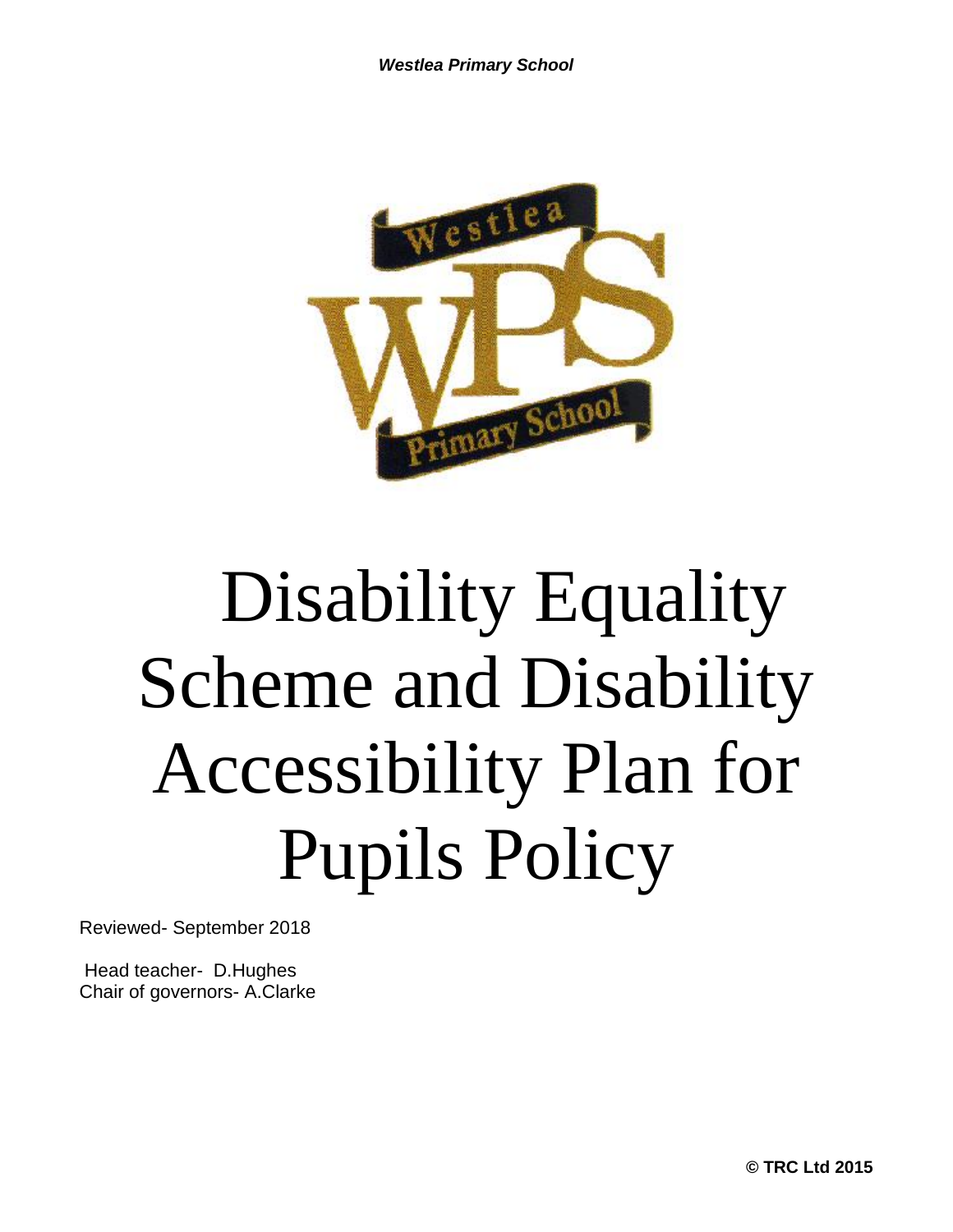## **Disability Equality Scheme and Disability Accessibility Plan for Pupils**

We believe this policy relates to the following legislation:

- **Disability Discrimination Act 1995**
- **SEN and Disability Act 2001 (SENDA)**
- Children Act 2004
- Safeguarding Vulnerable Groups Act 2006
- **Equality Act 2010**
- Children and Families Act 2014
- Special Educational Needs and Disability (Detained Persons) Regulations 2015

The following documentation is also related to this policy:

- Equality Act 2010: Advice for Schools (DfE)
- Special Educational Needs and Disability Code of Practice: 0 to 25 Years. Statutory Guidance for Organisations Who Work With and Support Children and Young People with Special Educational Needs and Disabilities (DfE) and (DoH)

We believe that we work hard to ensure that the culture and ethos of this school are such that, whatever the abilities and needs of members of the school community, everyone is equally valued and treat one another with respect. This school provides pupils with the opportunity to experience understand and value diversity.

In accordance with the planning duty in the Disability Discrimination Act 1995 and as amended by the SEN and Disability Act 2001 (SENDA) this policy and plan has been devised. It also draws on the guidance set out in "Accessing School: Planning to increase access to schools for disabled pupils" issued by the DFES in July 2002.

We believe disability is:

'A person has a disability if he or she has a physical or mental impairment and the impairment has a substantial and long-term adverse effect on his or her ability to carry out normal day-to-day activities. This means that in general the person must have an impairment that is either physical or mental; the impairment must have adverse effects which are substantial; the substantial adverse effects must be long-term; and the long-term substantial adverse effects must be effects on normal day-to-day activities.' (Equality Act 2010)

We have a duty to promote equality of opportunity, eliminate unlawful discrimination, eliminate disability related harassment, promote positive attitudes towards disabled people and encourage disabled people to participate in school life.

We believe it is our duty to prepare and publish a disability equality scheme that will outline accessibility to the school premises and its facilities, accessibility to the curriculum, accessibility of educational services, provision of training for school personnel and pupils which result in improved outcomes for disabled pupils, parents/carers and school personnel in all aspects of school life.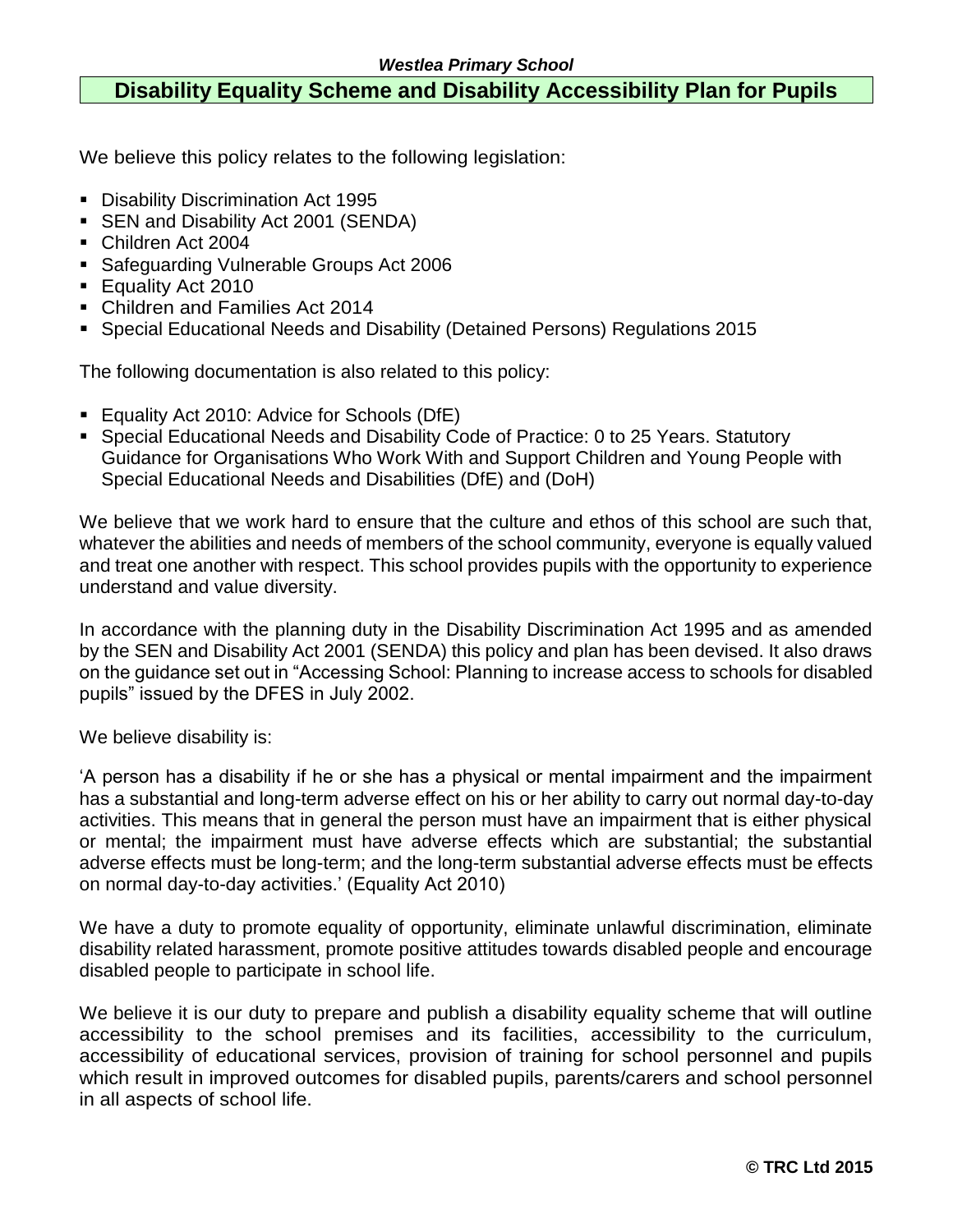We are proud of our ethos of support, collaboration and respect for one another. We strive to create a safe caring environment for all our pupils to experience success, happiness and excellence. All school users will benefit from the school's disability equality scheme as it will allow them to take full benefit of the opportunities that this school offers.

We are committed to providing a fully accessible environment which values and includes all pupils, school personnel, parents and visitors regardless of their education, physical, sensory, social, spiritual, emotional and cultural needs. We are committed to challenging negative attitudes about disability and accessibility and to developing a culture of awareness, tolerance and inclusion.

In response to the Access Audit undertaken by the Local Authority we have in place an Accessibility Action Plan designed to increase the accessibility of provision for all pupils, staff and visitors to the school. The plan is as follows:

| Development area                                       | <b>Targets</b>                                                                                       | <b>Strategies</b>                                                                                                                     | Outcome and by when | <b>Goals achieved</b> |
|--------------------------------------------------------|------------------------------------------------------------------------------------------------------|---------------------------------------------------------------------------------------------------------------------------------------|---------------------|-----------------------|
| Delivery of the<br>curriculum                          | For the curriculum to be<br>fully inclusive and<br>accessible to all.                                | Detailed planning with<br>annual reviews- fully<br>differentiated.                                                                    | On going            | On going              |
| The physical<br>environment of the<br>school           | All areas fully<br>accessible.<br>To consider disable d<br>access during any<br>alteration/upgrades. | All access areas clear<br>and fully labeled.<br><b>Consultation with</b><br>county planning/design<br>to ensure all needs are<br>met. | On going            | On going              |
| <b>Provision of</b><br>information in other<br>formats | Any formats<br>requirements will be<br>implemented.                                                  | <b>Fully liaise with all</b><br>stakeholders to ensure<br>all needs are met.                                                          | On going            | On going              |

We wish to work closely with the School Council and to hear their views and opinions as we acknowledge and support Article 12 of the United Nations Convention on the Rights of the Child that children should be encouraged to form and to express their views.

We as a school community have a commitment to promote equality. Therefore, an equality impact assessment has been undertaken and we believe this policy is in line with the Equality Act 2010.

We believe it is essential that this policy clearly identifies and outlines the roles and responsibilities of all those involved in the procedures and arrangements that is connected with this policy.

#### **Aim**

- To ensure that all school personnel with disabilities are treated fairly in regard to recruitment, performance management, promotion, staff development, teaching environment and access to the school premises.
- To reduce and eliminate barriers to access the curriculum and to have full participation in the school community for pupils, prospective pupils and our adult users with a disability.
- To ensure compliance with all relevant legislation connected to this policy.
- To work with other schools and the local authority to share good practice in order to improve this policy.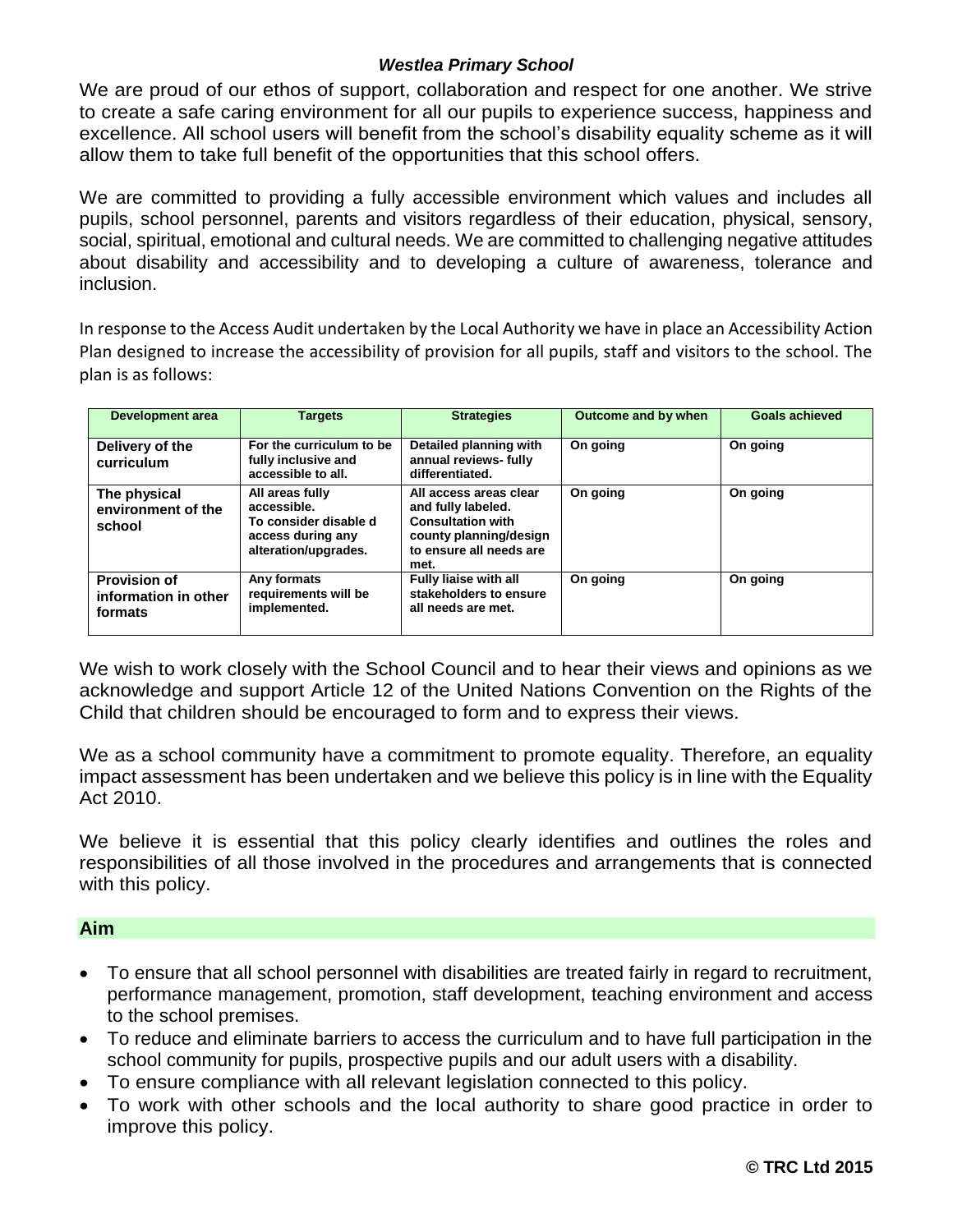#### **Responsibility for the Policy and Procedure**

#### **Role of the Governing Body**

The Governing Body has:

- delegated powers and responsibilities to the Headteacher to ensure all school personnel and stakeholders are aware of and comply with this policy;
- a duty to comply with the Disability Discrimination Act 1995 and with the Disability Rights Commission Code of Practice (2002);
- a duty under the DDA (as amended by the SENDA) to publish an Accessibility Plan but not to:
	- ➢ discriminate against disabled pupils in our admissions and exclusions, and provision of education and associated services
	- $\triangleright$  treat disabled pupils less favourably
	- ➢take reasonable steps to avoid putting disabled pupils at a substantial disadvantage
- the responsibility to work with parents to ensure the full needs of each individual child are met as we value parents' knowledge of their child's disability and its effect on their ability to carry out normal activities;
- a duty to respect the child's and parents right to confidentiality;
- the responsibility of providing all pupils with a broad and balanced curriculum which is differentiated and adjusted to meet the needs of individual pupils and their preferred learning styles;
- the responsibility endorse the key principles in the National Curriculum 2000 framework which underpins the development of a more inclusive curriculum by:
	- $\triangleright$  setting suitable learning challenges
	- $\triangleright$  responding to pupil's diverse learning needs
	- ➢ overcoming potential barriers to learning and assessment for individual and groups of pupils
- responsibility for ensuring that the school complies with all equalities legislation;
- **.** nominated a designated governor to ensure that appropriate action will be taken to deal with all prejudice related incidents or incidents which are a breach of this policy;
- responsibility for ensuring funding is in place to support this policy;
- responsibility for ensuring this policy and all policies are maintained and updated regularly;
- make effective use of relevant research and information to improve this policy;
- responsibility for ensuring all policies are made available to parents;
- nominated a link governor to visit the school regularly, to liaise with the Headteacher and to report back to the Governing Body;
- responsibility for the effective implementation, monitoring and evaluation of this policy.

#### **Role of the Headteacher**

The Headteacher will: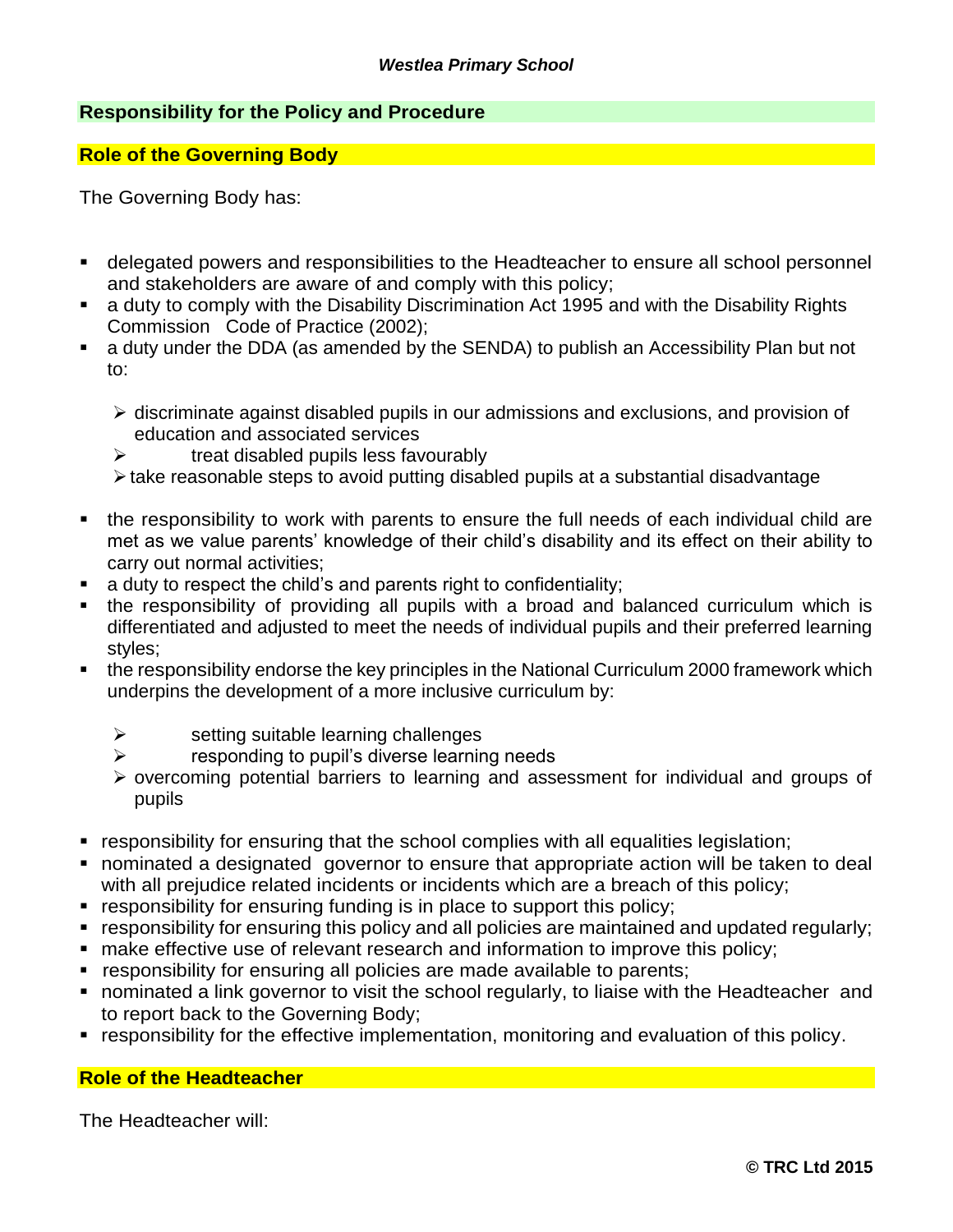- work closely with the link governor;
- in conjunction with the Governing Body devise a new plan every three years;
- oversee the implementation of the policy, Scheme and Plan;
- annually review and adjust the Accessibility Action Plan;
- organise ongoing awareness raising and training for school personnel and governors in the matter of disability discrimination;
- ensure all school personnel, pupils and parents are aware of and comply with this policy;
- report to the Governing Body on the procedures in place for school personnel with disabilities;
- inform the Governing Body on the training programme for school personnel;
- provide leadership and vision in respect of equality;
- make effective use of relevant research and information to improve this policy;
- **•** provide guidance, support and training to all staff;
- monitor the effectiveness of this policy by speaking with pupils, school personnel, parents and governors;
- monitor the effectiveness of the Disability Accessibility Plan for Pupils;
- annually report to the Governing Body on the success and development of this policy.

## **Role of the Nominated Governor (Chair)**

The Nominated Governor will:

- work closely with the Head teacher;
- ensure this policy and other linked policies are up to date;
- ensure that everyone connected with the school is aware of this policy;
- **E** attend training related to this policy;
- **report to the Governing Body every term;**
- annually report to the Governing Body on the success and development of this policy.

#### **Role of the Premises/Curriculum Committee**

The Equal Opportunities Committee will fully integrate disabled people into this school by:

- undertaking a needs analysis that will identify what improvements to the school building plus other issues that need to be taken into account;
- identifying what needs to be done to increase the extent to which disabled pupils can fully participate in the curriculum that the school provides;
- identifying what needs to be done to improve the physical environment of the school that will increase the extent to which disabled people can have access to the education and other services that this school offers;
- **Example 1** identifying what needs to be done to improve communicating written information to disabled people;
- helping pupils to recognise, understand and learn how to treat people with disabilities by:
	- identifying different kinds of disabilities
	- visualising what it might feel like to be disabled
	- supporting and interacting with disabled people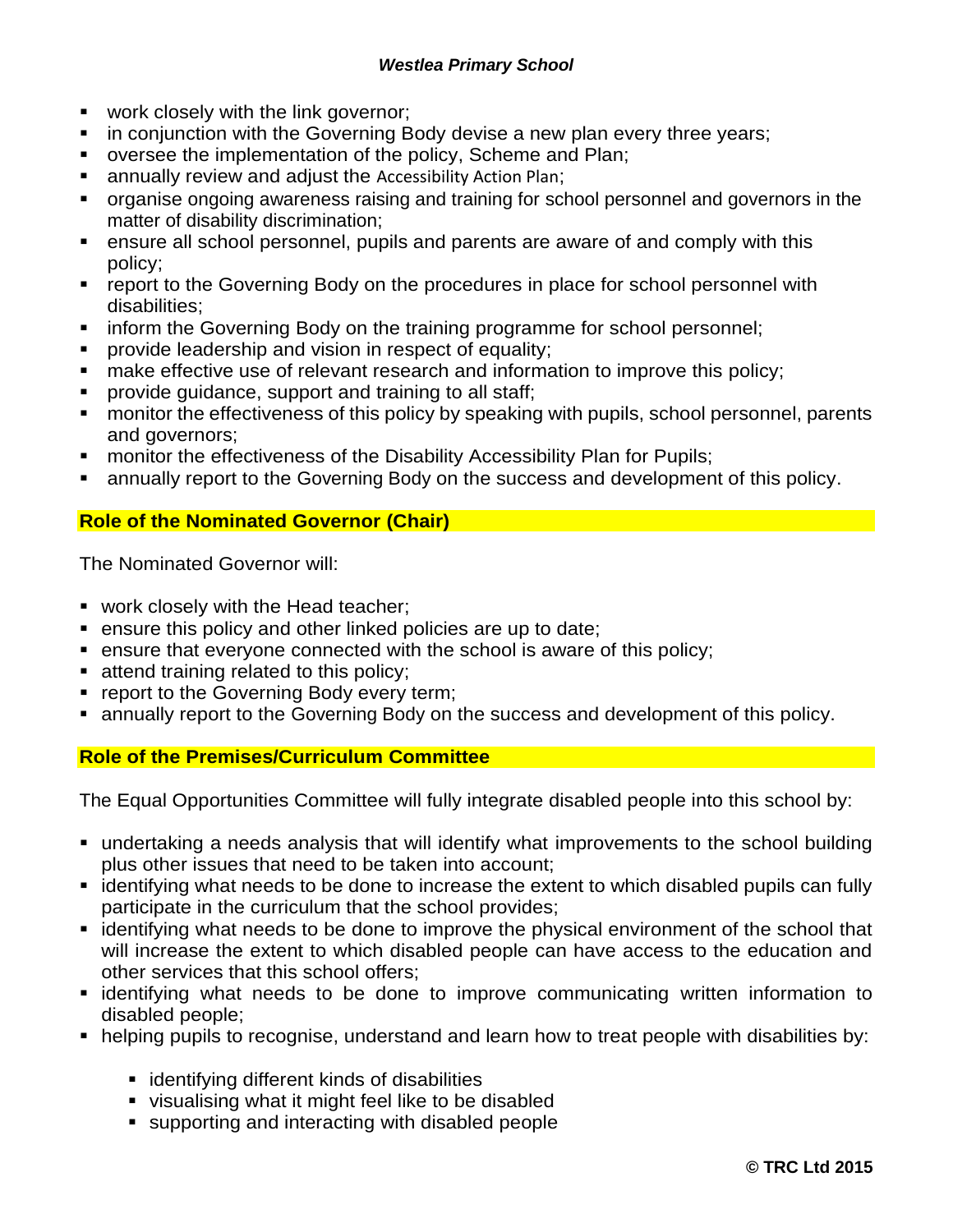- empathising
- ensuring good lines of communication are in place with parents namely:
	- newsletters
	- weekly information letters
	- school website
	- annual pupil reports
	- termly parent-teacher consultations
	- curriculum evenings
- identifying what needs to be done to improve our programme of extra-curricular activities that will be to the benefit of our disabled pupils;
- **Example 1** identifying what needs to be done to improve our provision of courses for adults and families who have particular needs in the community;
- identifying the training needs of school personnel;
- annually review this policy and the Disability Accessibility Plan

#### **Role of School Personnel**

School personnel will:

- comply with all aspects of this policy;
- **E** implement the school's equalities policy and schemes;
- report and deal with all incidents of discrimination;
- attend appropriate training sessions on equality;
- report any concerns they have on any aspect of the school community;
- be aware of all other linked policies;
- maintain high standards of ethics and behaviour within and outside school and not to undermine fundamental British values;
- work in partnership parents and carers keeping them up to date with their child's progress and behaviour at school;

#### **Role of Pupils**

Pupils will:

- $\blacksquare$  be aware of and comply with this policy;
- listen carefully to all instructions given by the teacher;
- ask for further help if they do not understand;
- treat others, their work and equipment with respect;
- support the school Code of Conduct and guidance necessary to ensure the smooth running of the school;
- **E** liaise with the school council:
- take part in questionnaires and surveys

### **Role of the School Council**

The School Council will be involved in: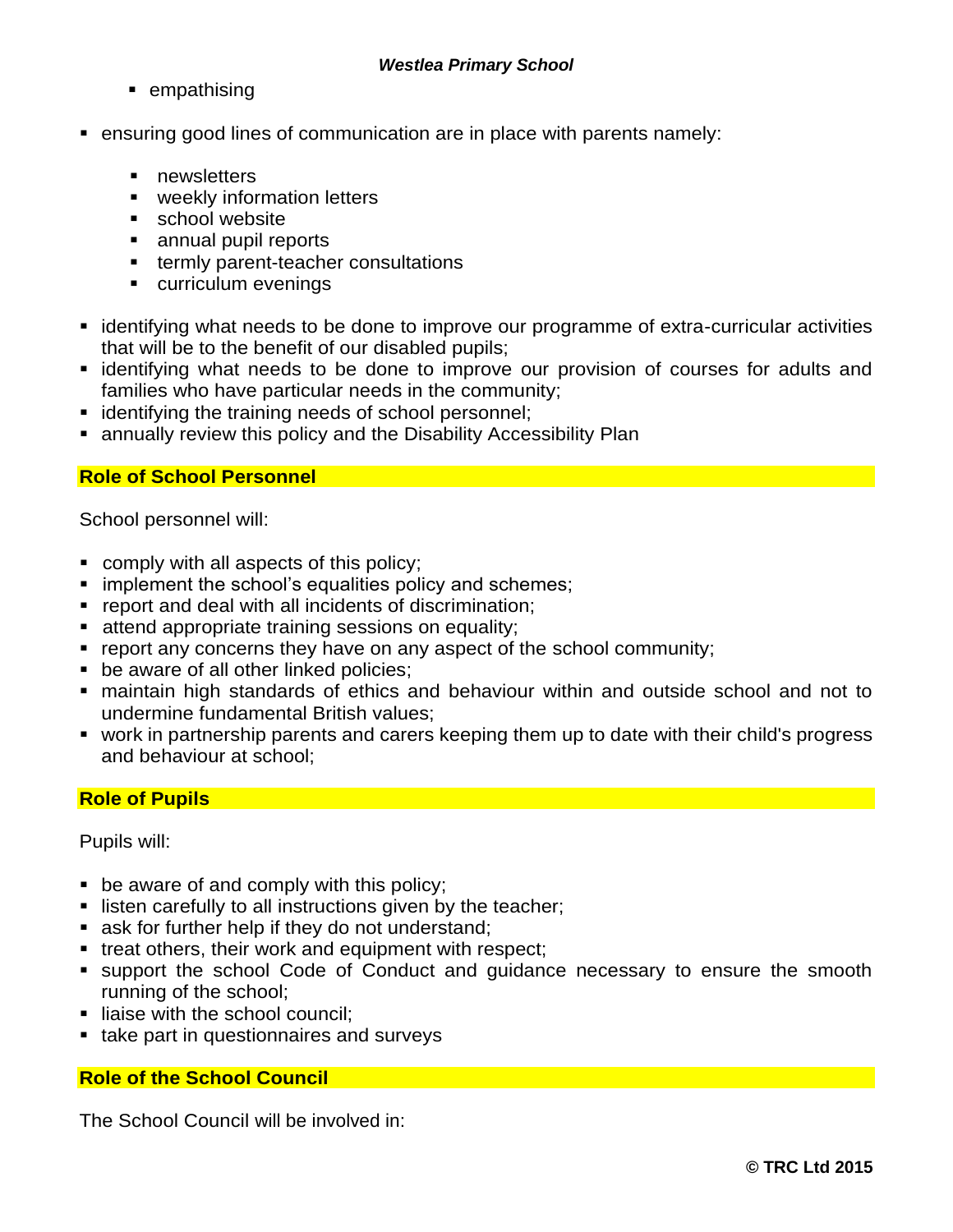- discussing improvements to this policy during the school year;
- organise surveys to gauge the thoughts of all pupils;
- y

#### **Role of Parents/Carers**

Parents/carers will:

- $\blacksquare$  be aware of and comply with this policy;
- be asked to take part periodic surveys conducted by the school;
- support the school Code of Conduct and guidance necessary to ensure smooth running of the school

#### **Raising Awareness of this Policy**

We will raise awareness of this policy via:

- the School Prospectus
- the school website
- the Staff Handbook
- meetings with parents such as introductory, transition, parent-teacher consultations and periodic curriculum workshops
- school events
- meetings with school personnel
- communications with home such as weekly newsletters and of end of half term newsletters
- reports such as annual report to parents and Headteacher reports to the Governing Body
- information displays

#### **Training**

All school personnel:

- have equal chances of training, career development and promotion
- receive training on induction which specifically covers:
	- $\triangleright$  All aspects of this policy
	- ➢ Inclusion
	- ➢ Special Educational Needs & Disabilities
	- ➢ Equal opportunities
- receive periodic training so that they are kept up to date with new information
- recieve equal opportunities training on induction in order to improve their understanding of the Equality Act 2010 and its implications.

**Equality Impact Assessment**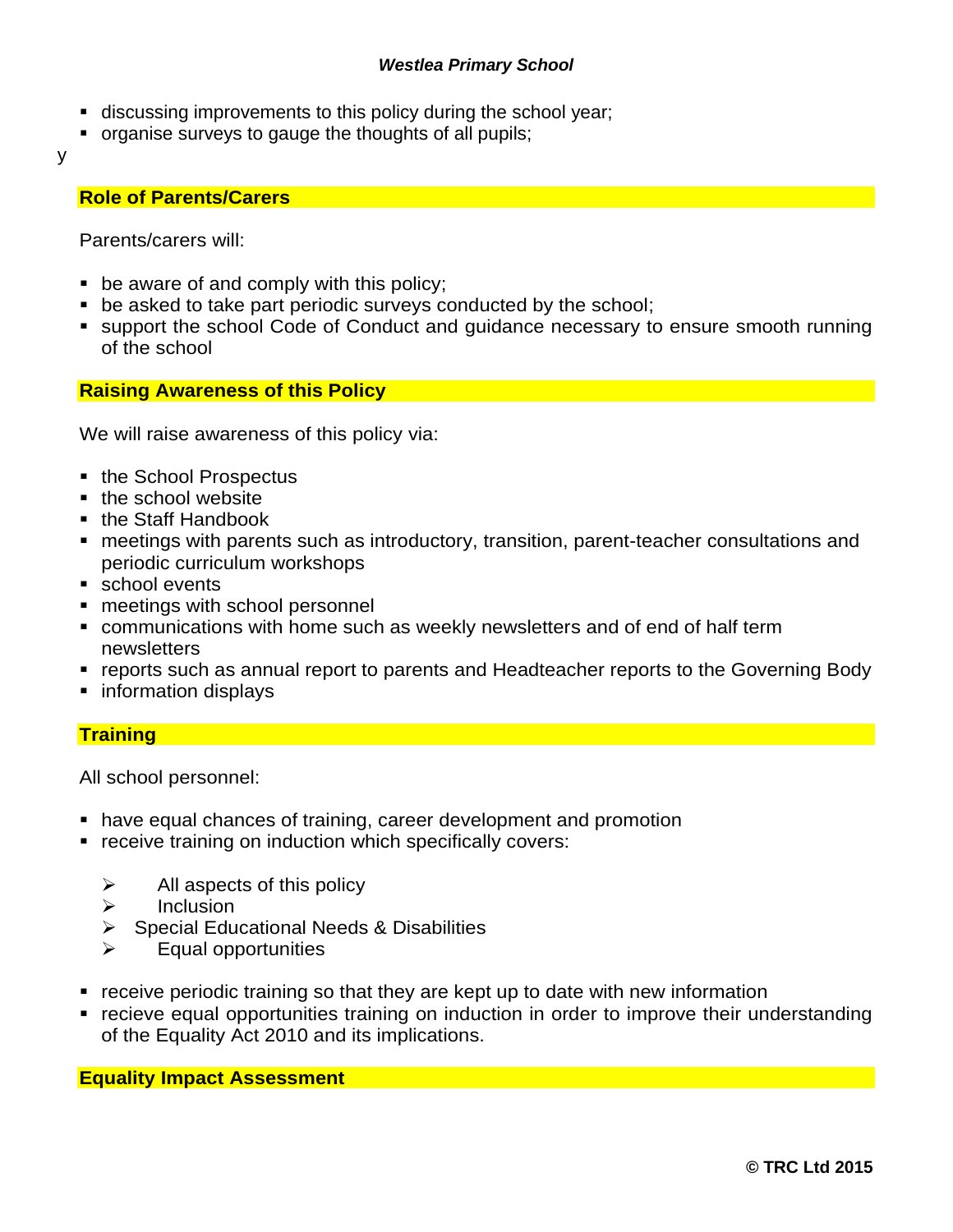Under the Equality Act 2010 we have a duty not to discriminate against people on the basis of their age, disability, gender, gender identity, pregnancy or maternity, race, religion or belief and sexual orientation.

This policy has been equality impact assessed and we believe that it is in line with the Equality Act 2010 as it is fair, it does not prioritise or disadvantage any pupil and it helps to promote equality at this school.

#### **Monitoring the Effectiveness of the Policy**

The practical application of this policy will be reviewed annually or when the need arises by the Head teacher and the nominated governor.

A statement of the policy's effectiveness and the necessary recommendations for improvement will be presented to the Governing Body for further discussion and endorsement. (See Policy Evaluation)

#### **Linked Policies**

|  | • Equalities | $\blacksquare$ Inclusion | Special Educational Needs & Disabilities |
|--|--------------|--------------------------|------------------------------------------|
|--|--------------|--------------------------|------------------------------------------|

| <b>Headteacher:</b>                      | D.Hughes | Date: | September 2018 |
|------------------------------------------|----------|-------|----------------|
| <b>Chair of Governing Body:</b> A.Clarke |          | Date: | September 2018 |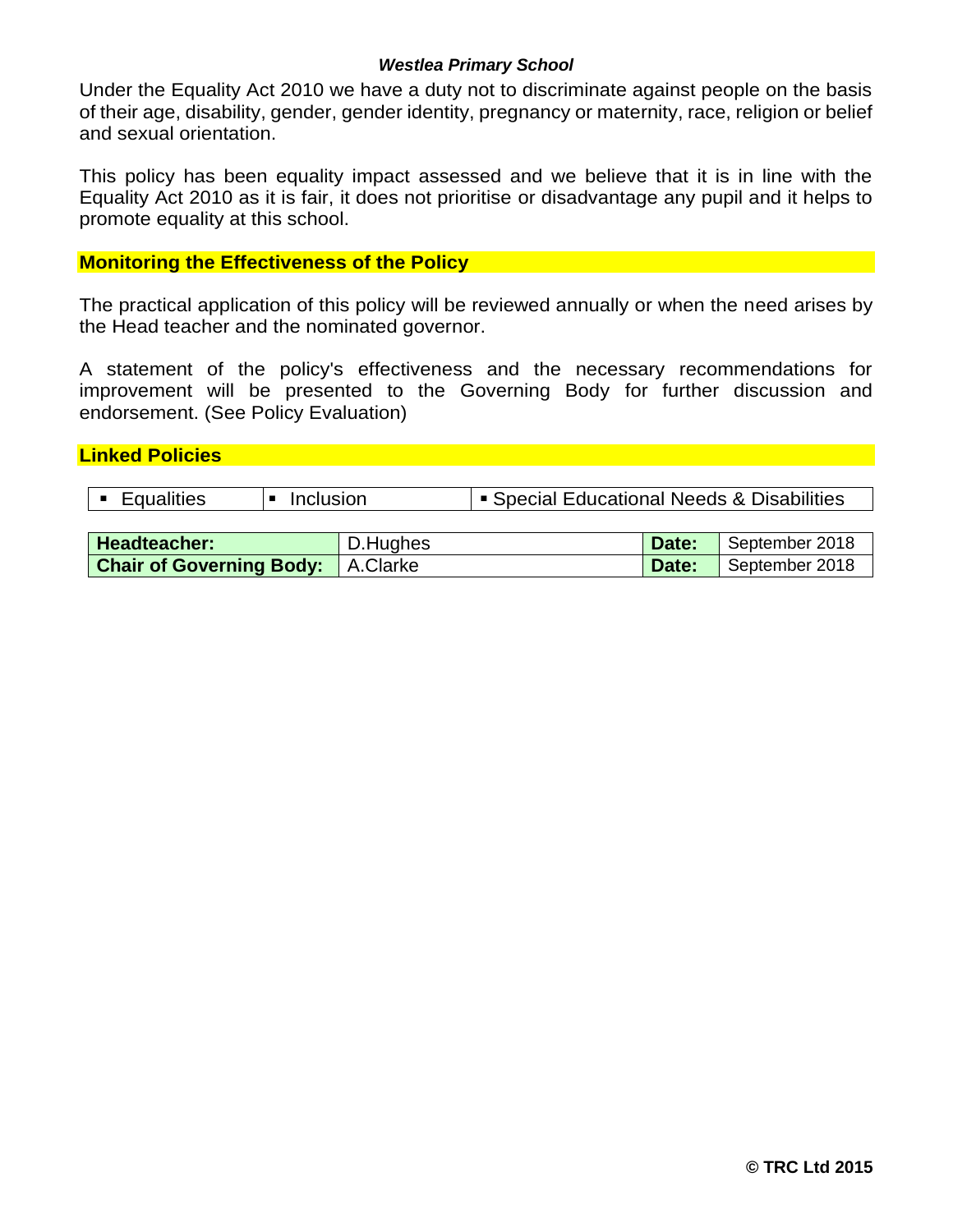# *Westlea Primary School* **Initial Equality Impact Assessment**

| <b>Policy Title</b>                                                                         | The aim(s) of this policy | Existing policy $(\checkmark)$ | New/Proposed Policy $(\checkmark)$ | Updated Policy $(\checkmark)$ |
|---------------------------------------------------------------------------------------------|---------------------------|--------------------------------|------------------------------------|-------------------------------|
| Disability equality Scheme and<br>Disability Accessibility Plan for<br><b>Pupils Policy</b> |                           |                                |                                    |                               |

| This policy affects or is likely<br>to affect the following<br>members of the school<br>community $(\checkmark)$ | <b>Pupils</b><br>Yes | <b>School Personnel</b> | <b>Parents/carers</b> | <b>Governors</b><br>Yes | <b>School Volunteers</b> | <b>School Visitors</b> | <b>Wider School Community</b> |
|------------------------------------------------------------------------------------------------------------------|----------------------|-------------------------|-----------------------|-------------------------|--------------------------|------------------------|-------------------------------|
|                                                                                                                  |                      |                         |                       |                         |                          |                        |                               |

| <b>Question</b>                                                                       |              | <b>Equality Groups</b> |                   |   |                   |                              |              |                                          |           |                              |                    |           |                              | <b>Conclusion</b>         |                    |                                              |                                  |           |              |                              |                              |   |                              |                              |                                              |                          |                                                                           |  |
|---------------------------------------------------------------------------------------|--------------|------------------------|-------------------|---|-------------------|------------------------------|--------------|------------------------------------------|-----------|------------------------------|--------------------|-----------|------------------------------|---------------------------|--------------------|----------------------------------------------|----------------------------------|-----------|--------------|------------------------------|------------------------------|---|------------------------------|------------------------------|----------------------------------------------|--------------------------|---------------------------------------------------------------------------|--|
| Does or could<br>this policy have<br>a negative<br>impact on any of<br>the following? | Age          |                        |                   |   |                   |                              |              |                                          |           |                              | <b>Disability</b>  |           | Gender                       |                           | Gender<br>identity |                                              | <b>Pregnancy or</b><br>maternity |           | Race         |                              | <b>Religion or</b><br>belief |   |                              | <b>Sexual</b><br>orientation |                                              |                          | Undertake a full<br><b>EIA if the answer</b><br>is 'yes' or 'not<br>sure' |  |
|                                                                                       |              | <b>N</b>               | <b>NS</b>         | v | N                 | <b>NS</b>                    | v.           | N                                        | <b>NS</b> |                              | N                  | <b>NS</b> | Y                            | N                         | <b>NS</b>          | Y                                            | N.                               | <b>NS</b> |              | N                            | <b>NS</b>                    | Y | N                            | <b>NS</b>                    | <b>Yes</b>                                   | <b>No</b>                |                                                                           |  |
|                                                                                       |              | $\checkmark$           |                   |   | ✔                 |                              |              |                                          |           |                              | ✓                  |           |                              |                           |                    |                                              | ✔                                |           |              | √                            |                              |   |                              |                              |                                              |                          |                                                                           |  |
| Does or could<br>this policy help<br>promote equality<br>for any of the<br>following? | Age          |                        | <b>Disability</b> |   |                   | Gender<br>Gender<br>identity |              | Race<br><b>Pregnancy or</b><br>maternity |           | <b>Religion or</b><br>belief |                    |           | <b>Sexual</b><br>orientation |                           |                    | Undertake a full<br>is 'no' or 'not<br>sure' | <b>EIA if the answer</b>         |           |              |                              |                              |   |                              |                              |                                              |                          |                                                                           |  |
|                                                                                       |              | N                      | <b>NS</b>         |   | N.                | <b>NS</b>                    |              | N.                                       | <b>NS</b> |                              | N.                 | <b>NS</b> | v                            | N                         | <b>NS</b>          | Y                                            | N                                | <b>NS</b> |              | N.                           | <b>NS</b>                    |   | N.                           | <b>NS</b>                    | <b>Yes</b>                                   | <b>No</b>                |                                                                           |  |
|                                                                                       | $\checkmark$ |                        |                   | ✓ |                   |                              | $\checkmark$ |                                          |           |                              |                    |           | $\checkmark$                 |                           |                    | $\checkmark$                                 |                                  |           | $\checkmark$ |                              |                              | ✓ |                              |                              |                                              | ✓                        |                                                                           |  |
| Does data<br>collected from<br>the equality<br>groups have a<br>positive impact       |              | Age                    |                   |   | <b>Disability</b> |                              |              | Gender                                   |           |                              | Gender<br>identity |           |                              | Pregnancy or<br>maternity |                    |                                              | Race                             |           |              | <b>Religion or</b><br>belief |                              |   | <b>Sexual</b><br>orientation |                              | Undertake a full<br>is 'no' or 'not<br>sure' | <b>EIA if the answer</b> |                                                                           |  |
| on this policy?                                                                       |              | N                      | <b>NS</b>         |   | N                 | <b>NS</b>                    |              | N                                        | <b>NS</b> |                              | N.                 | <b>NS</b> | Y                            | N                         | <b>NS</b>          | Y                                            | N                                | <b>NS</b> |              | N                            | <b>NS</b>                    |   | N                            | <b>NS</b>                    | <b>Yes</b>                                   | <b>No</b>                |                                                                           |  |
|                                                                                       | ✔            |                        |                   | ✓ |                   |                              | ✓            |                                          |           |                              |                    |           | ✓                            |                           |                    | ✓                                            |                                  |           | $\checkmark$ |                              |                              | ✓ |                              |                              |                                              | ✓                        |                                                                           |  |

|  | Conclusion Ne have come to the conclusion that after undertaking an initial equality impact assessment that a full assessment is not required. |
|--|------------------------------------------------------------------------------------------------------------------------------------------------|
|--|------------------------------------------------------------------------------------------------------------------------------------------------|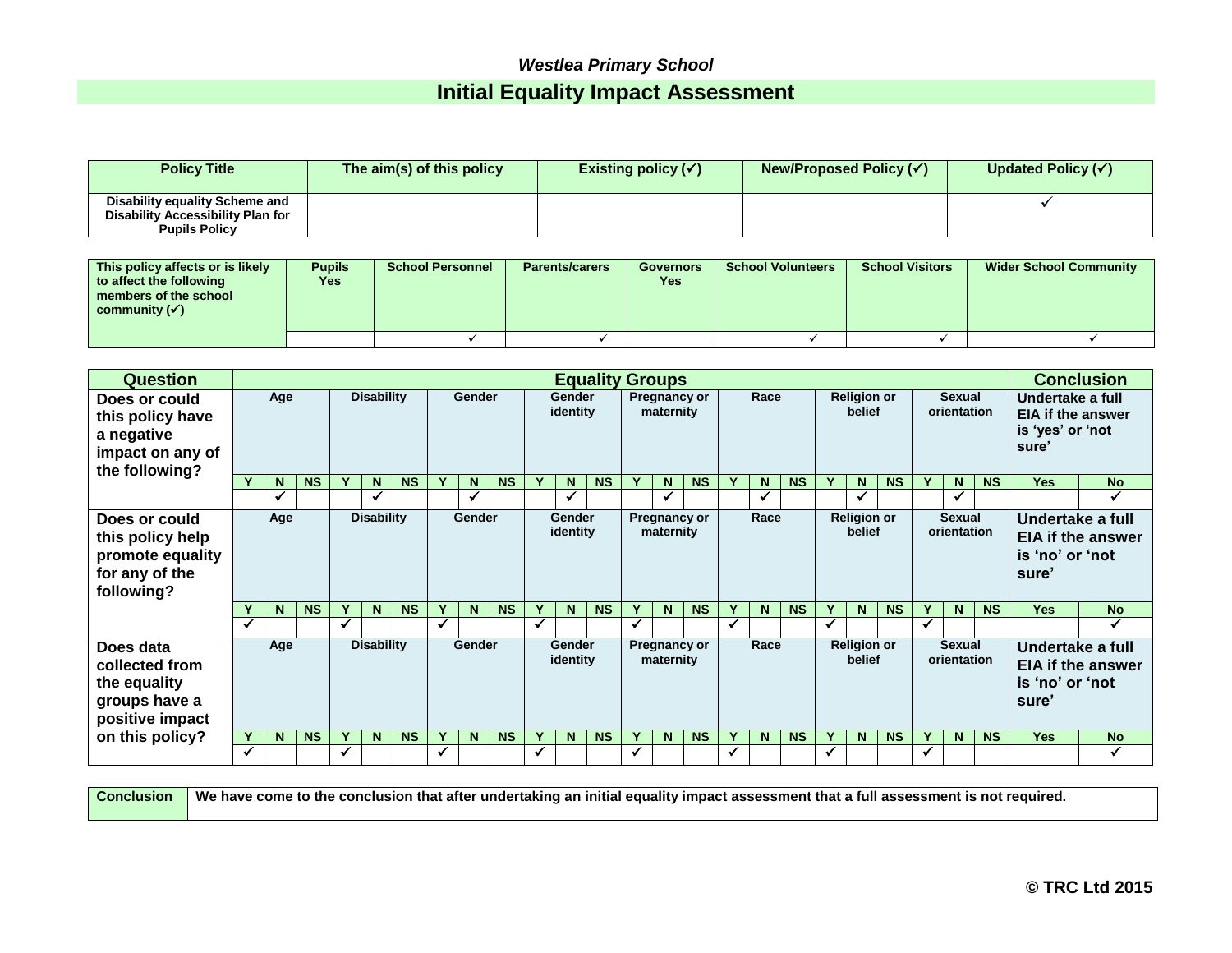| . .<br>Prelimina.<br><b>bv</b><br>completed<br>$-10-$ | Date | $-$<br><b>Preliminary,</b><br>annoved by<br>annr | Date |
|-------------------------------------------------------|------|--------------------------------------------------|------|
|                                                       |      |                                                  |      |

# **Policy Evaluation**

| <b>Points to be considered</b>                                 | <b>Yes</b> | <b>No</b> | N/A | <b>Please supply evidence</b> |
|----------------------------------------------------------------|------------|-----------|-----|-------------------------------|
| • Policy annually reviewed                                     |            |           |     |                               |
| • Policy in line with current legislation                      |            |           |     |                               |
| • Coordinator in place                                         |            |           |     |                               |
| • Nominated governor in place                                  |            |           |     |                               |
| • Coordinator carries out role effectively                     |            |           |     |                               |
| • Headteacher, coordinator and nominated governor work closely |            |           |     |                               |
| • Policy endorsed by governing body                            |            |           |     |                               |
| • Policy regularly discussed at meetings of the governing body |            |           |     |                               |
| • School personnel aware of this policy                        |            |           |     |                               |
| • School personnel comply with this policy                     |            |           |     |                               |
| • Pupils aware of this policy                                  |            |           |     |                               |
| • Parents aware of this policy                                 |            |           |     |                               |
| • Visitors aware of this policy                                |            |           |     |                               |
| • Local community aware of this policy                         |            |           |     |                               |
| • Funding in place                                             |            |           |     |                               |
| • Policy complies with the Equality Act                        |            |           |     |                               |
| • Equality Impact Assessment undertaken                        |            |           |     |                               |
| • Policy referred to the School Handbook                       |            |           |     |                               |
| • Policy available from the school office                      |            |           |     |                               |
| • Policy available from the school website                     |            |           |     |                               |
| • School Council involved with policy development              |            |           |     |                               |
| • All stakeholders take part in questionnaires and surveys     |            |           |     |                               |
| • All associated training in place                             |            |           |     |                               |
| • All outlined procedures complied with                        |            |           |     |                               |
| • Linked policies in place and up to date                      |            |           |     |                               |
| • Associated policies in place and up to date                  |            |           |     |                               |
| A statement outlining the overall effectiveness of this policy |            |           |     |                               |
|                                                                |            |           |     |                               |